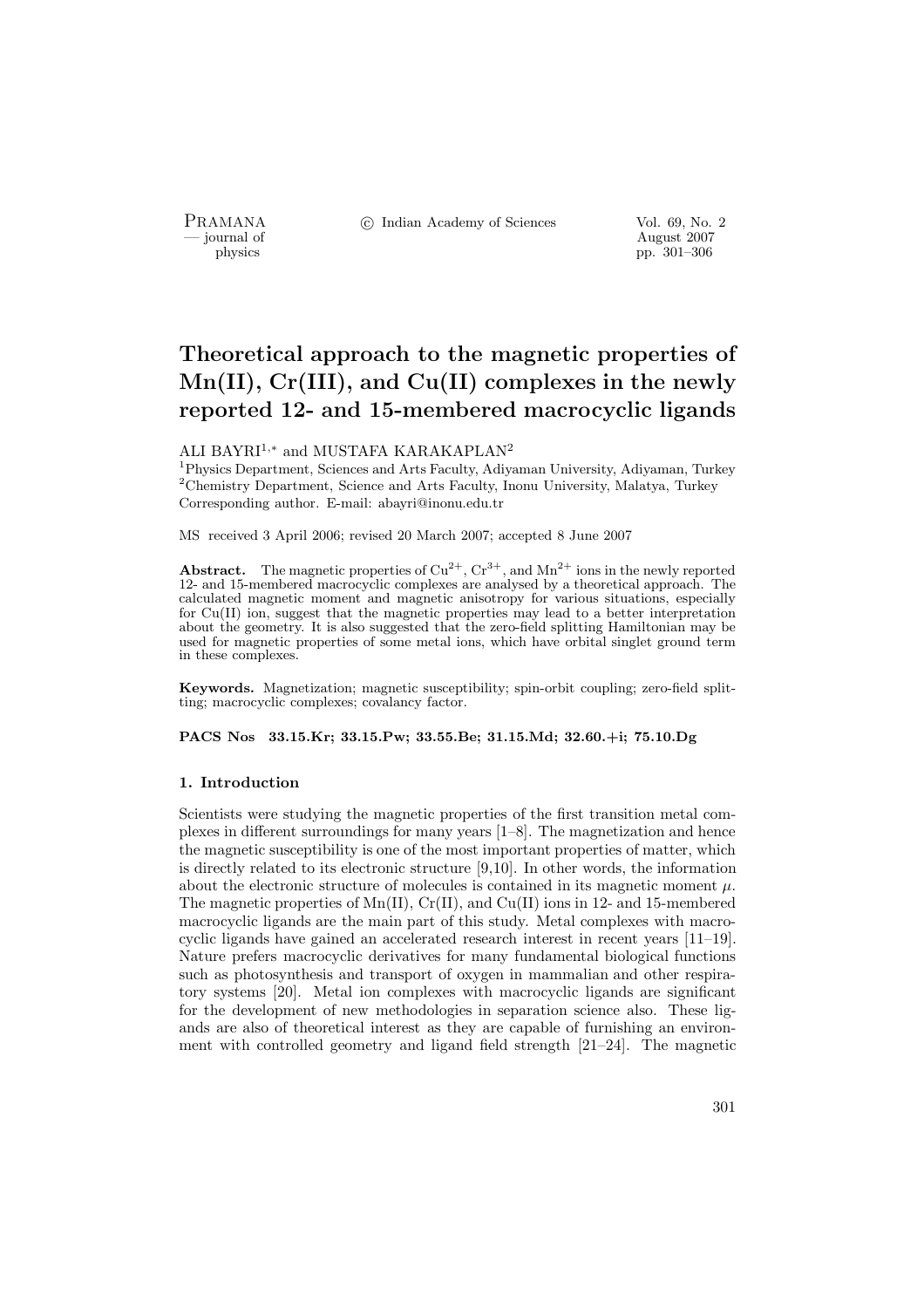#### *Ali Bayri and Mustafa Karakaplan*

properties of these complexes show interesting behaviors depending on the central metal atoms. The observed room temperature magnetic moment of the  $Cu(II)$ , Cr(III), and Mn(II) ions in 12-membered macrocyclic ligands are 1.98 BM, 3.72 BM, and 5.91 BM and in 15-membered macrocyclic ligands are 1.89 BM, 3.83 BM, and 5.94 BM respectively [7,8]. The common property of these ions from the magnetism point of view is that they do not have first-order orbital contribution to the magnetic moment in this environment. In an octahedral environment the ground term of  $Mn(II)$  and  $Cr(III)$  is orbital singlet, while of  $Cu(II)$  is orbital doublet. It is well-known that the expected magnetic moment of the term <sup>2</sup>*S*+1Γ for orbitally singlet and doublet term is spin-only value and temperature independent and hence isotropic. Although there is no first-order orbital contribution to the susceptibility for these three ions, there is second-order contribution due to the coupling between this state and some excited states arising from the same free ion states through the spin-orbit coupling. This effect causes an anisotropy for the g-factor and zero-field splitting. The zero-field splitting is a property of the ground term <sup>2</sup>*S*+1Γ when the spin multiplicity is greater than 2. If this multiplicity is 2 then we can only talk about the anisotropy of the  $q$ -factor. In the three above-mentioned ions, only the  $Cu(II)$  ion has spin multiplicity 2, the other two ions have spin multiplicity greater than 2. In this study three ions are considered separately. First,  $Cu(II)$  ion is considered in a tetragonally elongated octahedral surrounding since  $g_{\parallel} > g_{\perp}$  [7,8]. Secondly, Cr(III) ion and hence  ${}^4A_{2g}$  term wave function is analysed in a distorted octahedral environment. And finally Mn(II) ion, which has a ground term wave function  ${}^6A_{1g}$  in an octahedral surrounding, is analysed. All the calculated results are compared with experimental results.

### **2.** The magnetic behavior of  ${}^2E_g$  in axially symmetric crystal fields

 $Cu(II)$  is a  $d^9$  or one hole ion system. The ground term of  $Cu(II)$  ion in an octahedral environment is  ${}^{2}E_q$ . But it is well-known that a perfect octahedral complex is unlikely, except at very low temperatures. So it is almost certain that the octahedral symmetry does not exist at room temperature, and the symmetry would be lowered. As is well-known from the elementary level of quantum mechanics, one of the most important effects of lowering the symmetry from the cubic is to remove some of the degeneracy of triplet ground terms, which leads to a reduction of the orbital contribution to the magnetic susceptibility which therefore tends towards the spinonly value. However, there is no orbital contribution to the susceptibility directly from the  $E$  term [9,10,25,26]. The susceptibility to a first approximation must still be the spin-only value. On the other hand, the excited terms generally are mixed with the ground term, which not only makes the susceptibility different from the spin-only value but also makes it anisotropic. This anisotropy is related to the energy separation of the ground and excited energy levels. Before discussing the magnetic properties of  ${}^2E_g$  term in an axially symmetric crystal field, it should be useful to give some explanation about the reasons for the mixing between the ground and excited terms. This mixing is caused by two different mechanisms. One of them is that, if any of the excited terms transform in the same way as the ground term in the point group of the molecule, then the crystal field will cause mixing between the ground and excited term wave functions [9,10,25,26]. The second one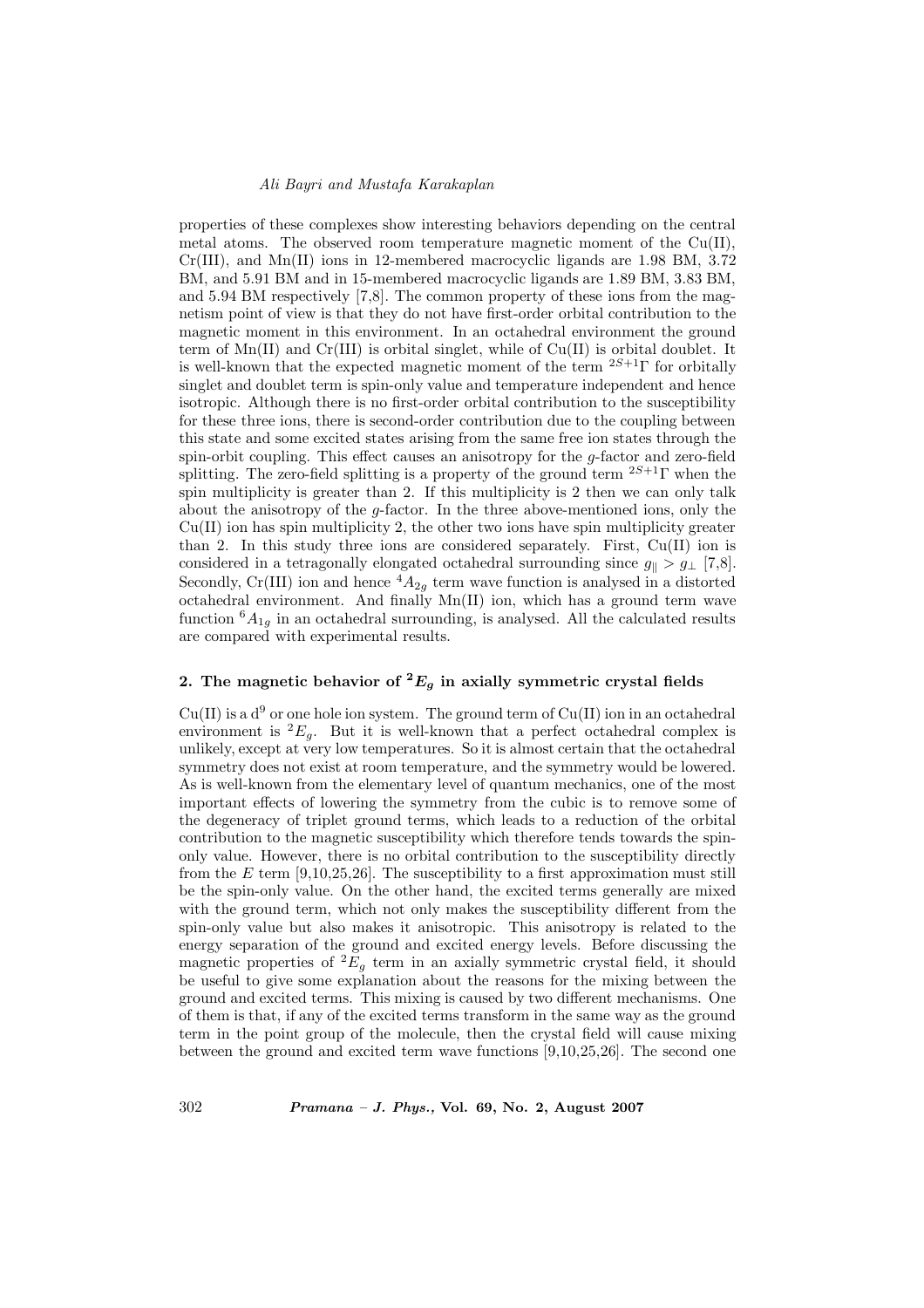#### *12- and 15-membered macrocyclic ligands*

is that, spin-orbit coupling may cause mixing between excited and ground term wave functions. Both mixings are inversely proportional to the energy separation between the terms being mixed. The magnetic anisotropy is a true reflection of the magnitude of relative splitting of the ground and excited levels. We will not discuss all the possible distortions in this study. Using the results of EPR spectroscopy carried out by Chandra and Sharma [7] and Chandra and Gupta [8], it seems that the appropriate distortion is a tetragonal elongation for 12- and 15-membered Cu complex, since  $g_{\parallel} > g_{\perp}$ . The most likely energy diagram for this situation is given in figure 1 (please see http://www.ias.ac.in/pramana/v69/p306a).

For this situation it is not difficult to a derive the ground state wave function as [10,25]

$$
|x^2-y^2,\pm\frac{1}{2}\Big\rangle=|d_{x^2-y^2},\pm\frac{1}{2}\Big\rangle\mp\frac{\lambda}{2\Delta_3}|d_{xz},\mp\frac{1}{2}\Big\rangle+\frac{i\lambda}{2\Delta_3}|d_{yz},\mp\frac{1}{2}\Big\rangle+\frac{i\lambda}{2\Delta_2}|d_{xy},\pm\frac{1}{2}\Big\rangle.
$$

Once finding corrected wave functions for each of the ground state components, it is not difficult to calculate first- and second-order Zeeman perturbation coefficients. Ignoring the terms in  $(\lambda/\Delta)^2$ , one can find the spectroscopic splitting factors for parallel and perpendicular directions as [10]

$$
g_z = 2\left(1 - \frac{4\lambda\kappa_z}{\Delta_2}\right)
$$
,  $g_x = 2\left(1 - \frac{\kappa_x\lambda}{\Delta_3}\right)$  and for the susceptibilities

$$
\chi_z = \frac{N\beta^2}{3k} \left(1 - \frac{4\kappa_z \lambda}{\Delta_2}\right)^2 + \frac{8N\beta^2 \kappa_z^2}{\Delta_2} \text{ and } \chi_x = \frac{N\beta^2}{3k} \left(1 - \frac{\kappa_x \lambda}{\Delta_3}\right)^2 + \frac{2N\beta^2 \kappa_x^2}{\Delta_3}.
$$

Here the last terms in both equations are the temperature-independent terms. It is easily seen from the above equations that the magnetic properties are anisotropic. The electronic spectrum of the 12-membered complex shows a band at 14085 cm−<sup>1</sup> and a well-defined shoulder at 16000  $cm^{-1}$  and the electronic spectrum of the 15membered complex shows a band at 9671, 16077, and 31446 cm<sup>-1</sup> respectively [7,8]. These transitions were assigned for 12-membered complex to the  ${}^2B_{1g}$  to  ${}^2A_{1g}$  and  ${}^2B_{1g}$  to  ${}^2E_g$  transitions and for 15-membered complex to the  ${}^2B_{1g}$  to  ${}^2A_{1g}$ ,  ${}^2B_{1g}$ <br>to  ${}^2B_{2g}$  and  ${}^2B$ to  ${}^{2}B_{2g}$ , and  ${}^{2}B_{1g}$  to  ${}^{2}E_{g}$  respectively [7,8]. Using these spectroscopic evidences and the results of the EPR spectroscopy, one can easily calculate the amount of covalancy for perpendicular direction which is around 0.77 for 12-membered complex. Using the same amount of covalancy for the parallel direction one can easily note that there should be another transition around 14222 cm−<sup>1</sup>. So it seems the band at 14085 cm<sup>-1</sup> should be assigned to the <sup>2</sup> $B_{1g}$  to <sup>2</sup> $B_{2g}$ , not to <sup>2</sup> $A_{1g}$ . Using the same argument for 15-membered complex one can easily note that using free ion spin-orbit coupling constant the amount of covalancy should be greater than 1 for the band at  $31446 \text{ cm}^{-1}$ , which indicates that this band should be a charge transfer band. So we use the band at 16077 for  ${}^{2}B_{1g}$  to  ${}^{2}E_{g}$ . In this case we found that the covalancy of perpendicular direction is around 0.61. Using the same amount of covalancy for parallel direction we realize that the above assignment for 15-membered complex is not relevant for anisotropic splitting factors. From this particular calculation it is obvious that the magnetic properties may lead to a better interpretation about the geometry.

*Pramana – J. Phys.,* **Vol. 69, No. 2, August 2007** 303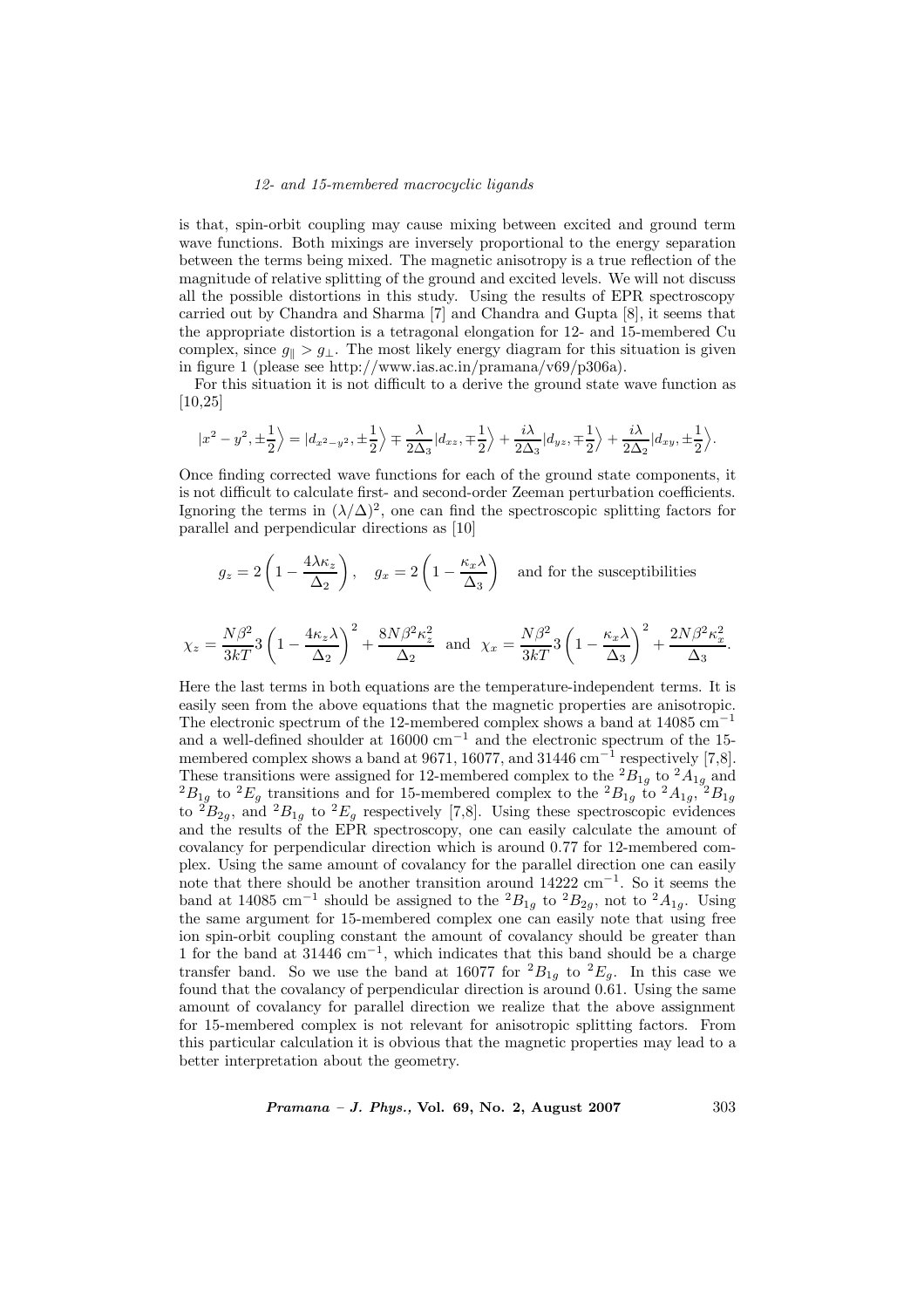#### *Ali Bayri and Mustafa Karakaplan*

# **3.** The magnetic behavior of  ${}^4A_{2q}$  in axially symmetric crystal fields

As mentioned above, when the ground state has a spin multiplicity greater than 2, its coupling with the excited states through spin-orbit coupling may provoke a splitting of its Zeeman components in a zero applied magnetic field which may also lead to an anisotropy of the magnetic properties. The ground term of a  $Cr(II)$  ion in an octahedral surrounding is  ${}^4A_{2g}$ . In other words it is an orbital singlet. For the magnetic properties with an orbital singlet, the standard procedure is to use a non-degenerate perturbation theory in which the **S** operators are simply noncommuting operators [26]. In such a case the second-order corrections take the form [26]

$$
\sum_{n} \frac{|\langle 0 | \lambda \vec{L} \cdot \vec{S} + \beta \vec{H} \cdot (\vec{L} + 2\vec{S}) | n \rangle|^2}{E_0 - E_n},
$$

where  $|0\rangle$  is the ground orbital state with energy  $E_0$  and  $|n\rangle$  ranges over the excited orbital states, which have energies <sup>E</sup>*n*. Using the idea of spin Hamiltonian method which is firstly introduced by Pryce [27] and developed by Abragam and Pryce [28], one can arrive at a phenomenological zero-field splitting Hamiltonian as [10,26]  $H_{\text{ZFS}} = S \cdot D \cdot S$ , where D is a symmetric and traceless tensor. In matrix notation the total spin Hamiltonian taking into account the Zeeman perturbation is then [10,26],  $H = \beta \vec{S} \cdot \vec{q} \cdot \vec{H} + \vec{S} \cdot \vec{D} \cdot \vec{S}$ . Assuming that the  $\vec{D}$  and  $\vec{q}$  tensors have the same principle axis, this equation may be rewritten as [10,26]

$$
H = g_u \beta S_u H_u + D \left[ S_z^2 - \frac{S(S+1)}{3} \right] + E(S_x^2 - S_y^2),
$$

where the index  $u$  denotes the direction of the applied field.  $D$  and  $E$  are the axial and rhombic zero-field splitting parameters, which are related to the principle values  $D_{uu}$   $(u = x, y, z)$  of the  $\overrightarrow{D}$  tensor through [10,26]  $D = 3D_{zz}/2$  and  $E =$  $|D_{xx} - D_{yy}|/2.$ 

In axially distorted surroundings obviously the rhombic parameter  $E$  is zero. For the Cr(III) ion in tetragonally distorted surroundings, in zero applied field, the  $^{4}A_{2}$  ground state is split into two Kramer's doublets. Using this zero-field splitting<br>Hamiltonian, one can easily find the parallel and perpendicular susceptibilities Hamiltonian, one can easily find the parallel and perpendicular susceptibilities, which is given as [10]

$$
\chi_z = \left(\frac{Ng_z^2 \beta^2}{4kT}\right) \frac{1 + 9 \exp(-2D/kT)}{1 + \exp(-2D/kT)}
$$

and

$$
\chi_x = \left(\frac{Ng_x^2 \beta^2}{kT}\right) \frac{1 + (3kT/4D)[1 - \exp(-2D/kT)]}{1 + \exp(-2D/kT)}.
$$

Using these susceptibilities one can define the average susceptibility as  $\chi = (\chi_z + \chi_z)$  $2\chi_x/3$  which can be used for average magnetic moment as  $\mu = 2.828 \times \sqrt{\chi \cdot T}$ . The variation of this quantity with temperature for either sign of  $D$  value is shown in figure 2 (please see http://www.ias.ac.in/pramana/v69/p306a).

Experimentally reported room temperature magnetic moments of Cr(III) in 12 and 15-membered ligands are 3.72 BM and 3.83 BM respectively [7,8]. It seems that

304 *Pramana – J. Phys.,* **Vol. 69, No. 2, August 2007**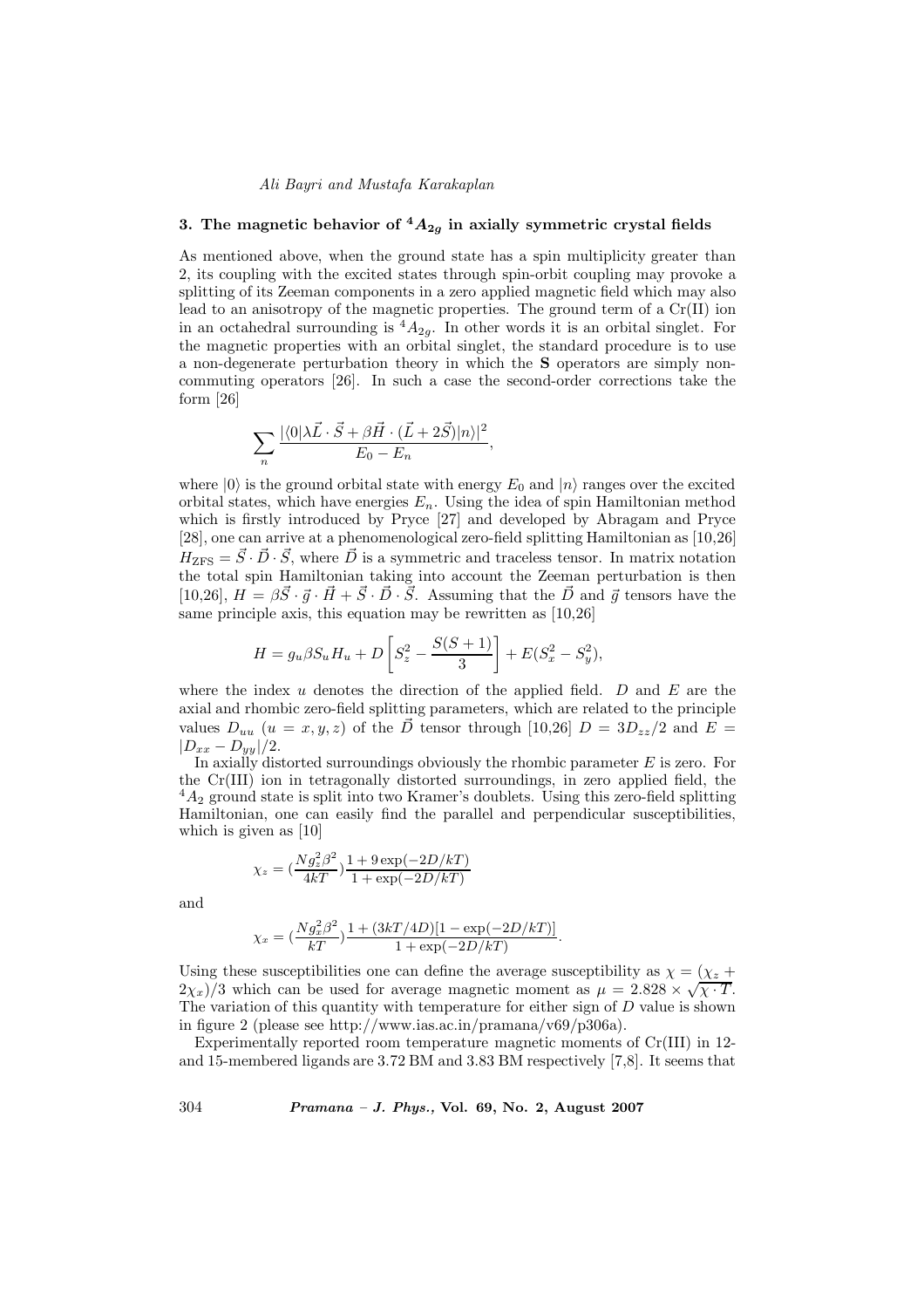by this theoretical approach these values can be obtained around  $D = \pm 150$  cm<sup>-1</sup> for 12-membered complex and around  $D = \pm 22$  cm<sup>-1</sup>. The value for 12-membered complex is quite far from reality, since the reported value varies from  $10^{-2}$  to a few tens of cm−1, but the value for 15-membered complex is well-expected. So one can suggest that the zero-field splitting Hamiltonian, especially for 15-membered complex may be used for magnetic properties of Cr(III) ion in such an environment. But it has to be noted that zero-field splitting works quite well in the low temperature regions. Unfortunately we do not have low temperature data. If we had low temperature data we would be able to be certain about the validity of the analysis and the predicted D value.

## 4. The magnetic behavior of  ${}^6A_{1g}$  in axially symmetric crystal fields

The same zero-field splitting Hamiltonian may be used in order to analyse the magnetic properties of  ${}^6A_{1g}$  term in a tetragonally distorted octahedral environment. For the Mn(II) ion in tetragonally distorted surroundings, in zero applied field, the  ${}^6A_{1g}$  ground state is split into three Kramer's doublets. Using the zero-field splitting Hamiltonian, the parallel and perpendicular susceptibilities of Mn(II) ion in a tetragonally distorted octahedral surrounding are given somewhere else  $[10]$ . Following the same steps as in  $Cr(III)$  one can define an average magnetic moment from the average susceptibility. The variation of average magnetic moment with temperature for both signs of  $D$  is shown in figure 3 (please see http://www.ias.ac.in/pramana/v69/p306a).

Experimentally reported room temperature magnetic moments of  $Mn(II)$  for 12and 15-membered ligands are 5.92 BM and 5.94 BM respectively [7,8]. It seems that by this theoretical approach these values can be obtained around  $D = \pm 11$  $\text{cm}^{-1}$  for 12-membered complex, but we have realized that there is no possible way to get 5.94 BM for 15-membered complex. The value, especially for 12-membered complex is likely to be the relevant value for such a complex. But as we mentioned for the Cr(III) case the zero-field splitting works quite well at the low temperature regions. Same conclusion can be derived for  $Mn(II)$  case for the predicted D value and the validity of the analysis.

#### **5. Conclusions**

In this study the magnetic properties of  $Cu^{2+}$ ,  $Cr^{3+}$ , and  $Mn^{2+}$  ions in newly reported 12- and 15-membered macrocyclic complexes are analyzed by a theoretical approach. The calculated magnetic moment and magnetic anisotropy for various situations, especially for Cu(II) ion, suggest that the magnetic properties may lead to a better interpretation about the geometry. It is also realized that zero-field splitting Hamiltonian may be used for magnetic properties of some metal ions, which have orbital singlet ground term in such environments at low enough temperature. From the analysis it is also found that the covalancy should be quite different for different complexes. In this particular study one can easily note that a detailed analysis of magnetic moments and magnetic anisotropy may also be used in order to get a deeper understanding of the geometry of some metal complexes. So it is suggested that the magnetic properties together with spectroscopic evidences may

*Pramana – J. Phys.,* **Vol. 69, No. 2, August 2007** 305